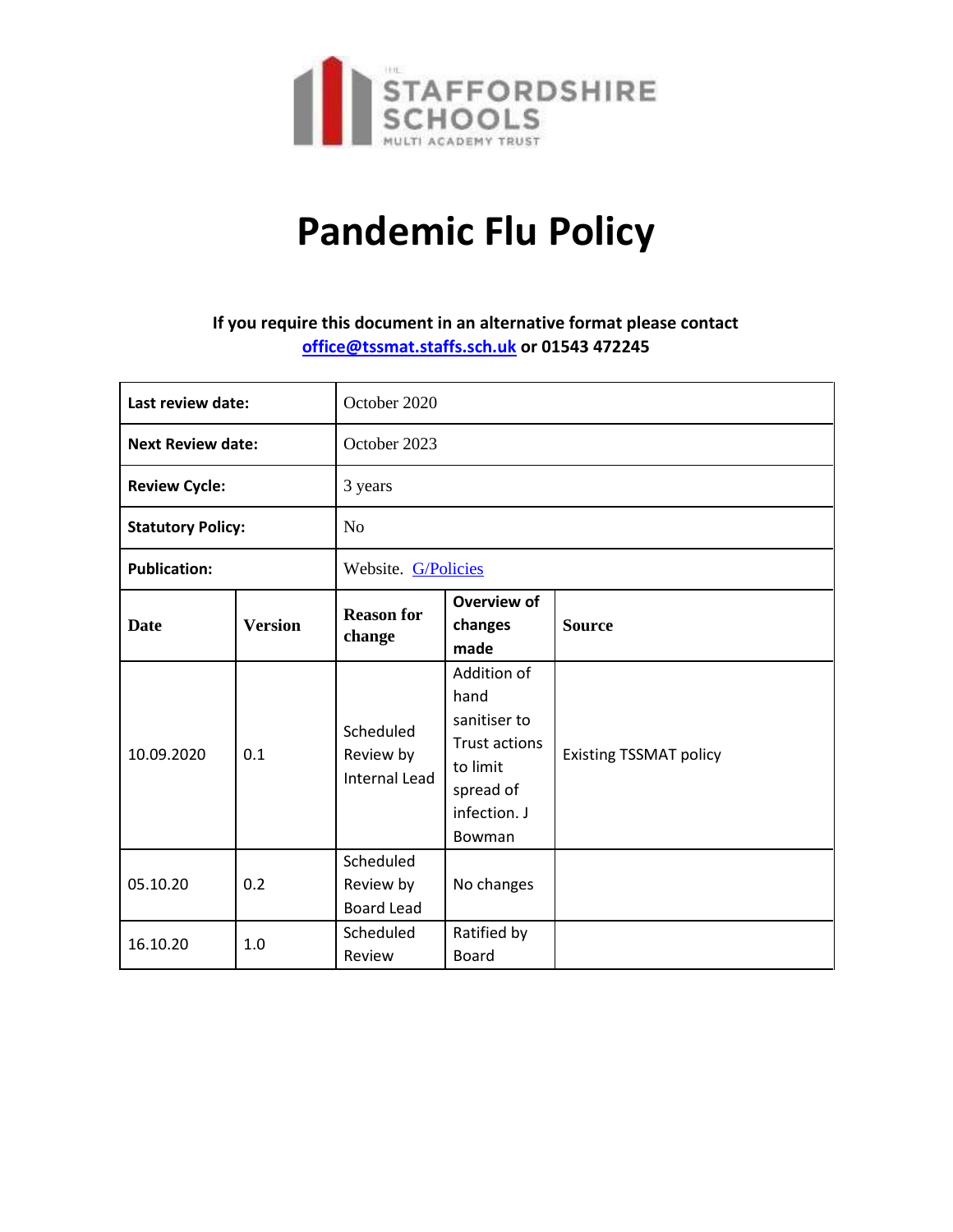The Staffordshire Schools Multi Academy Trust recognises the importance of advanced planning in order to maintain services and limit the spread of pandemic flu.

Flu is a viral infection, spread from person to person by close contact. Symptoms may include:

| Sudden fever   | Limb and joint pain        |
|----------------|----------------------------|
| Sudden cough   | Diarrhoea or stomach upset |
| Headache       | Sore throat                |
| Tiredness      | Runny nose                 |
| Chills         | Sneezing                   |
| Aching muscles | Loss of appetite           |

Any child who becomes ill with symptoms which could be pandemic flu while on Trust premises will be isolated from the other children until the child can be collected by his or her parents. The school or Care Club will remain open but parents and staff will be informed, especially those in high-risk groups.

Any children or staff who are experiencing symptoms of pandemic flu should stay away from school or Care Club until all symptoms have passed and they feel well. Please also see the Illness and Accidents Policy.

## **Infection control**

The flu virus is spread by:

● Infected people passing the virus to others through large droplets when coughing, sneezing, or even talking within a close distance (one metre or less).

Direct contact with an infected person: for example, if you shake or hold their hand, and then touch your own mouth, eyes or nose without first washing your hands.

Touching objects (e.g. door handles, light switches) that have previously been touched by an infected person, then touching your own mouth, eyes or nose without first washing your hands. The virus can survive longer on hard surfaces than on soft or absorbent surfaces.

We will limit the risk of catching or spreading the flu virus by:

- Regular hand-washing
- Provision of hand sanitiser
- Minimising contact between our hands and mouth/nose
- Covering nose and mouth when coughing or sneezing; using a tissue when possible, and disposing of the tissue promptly and carefully (bag it and bin it)
- Encouraging children to follow the guidance above

● Instructing staff to remain at home if they display any relevant symptoms, or sending them home if they first display symptoms while at work.